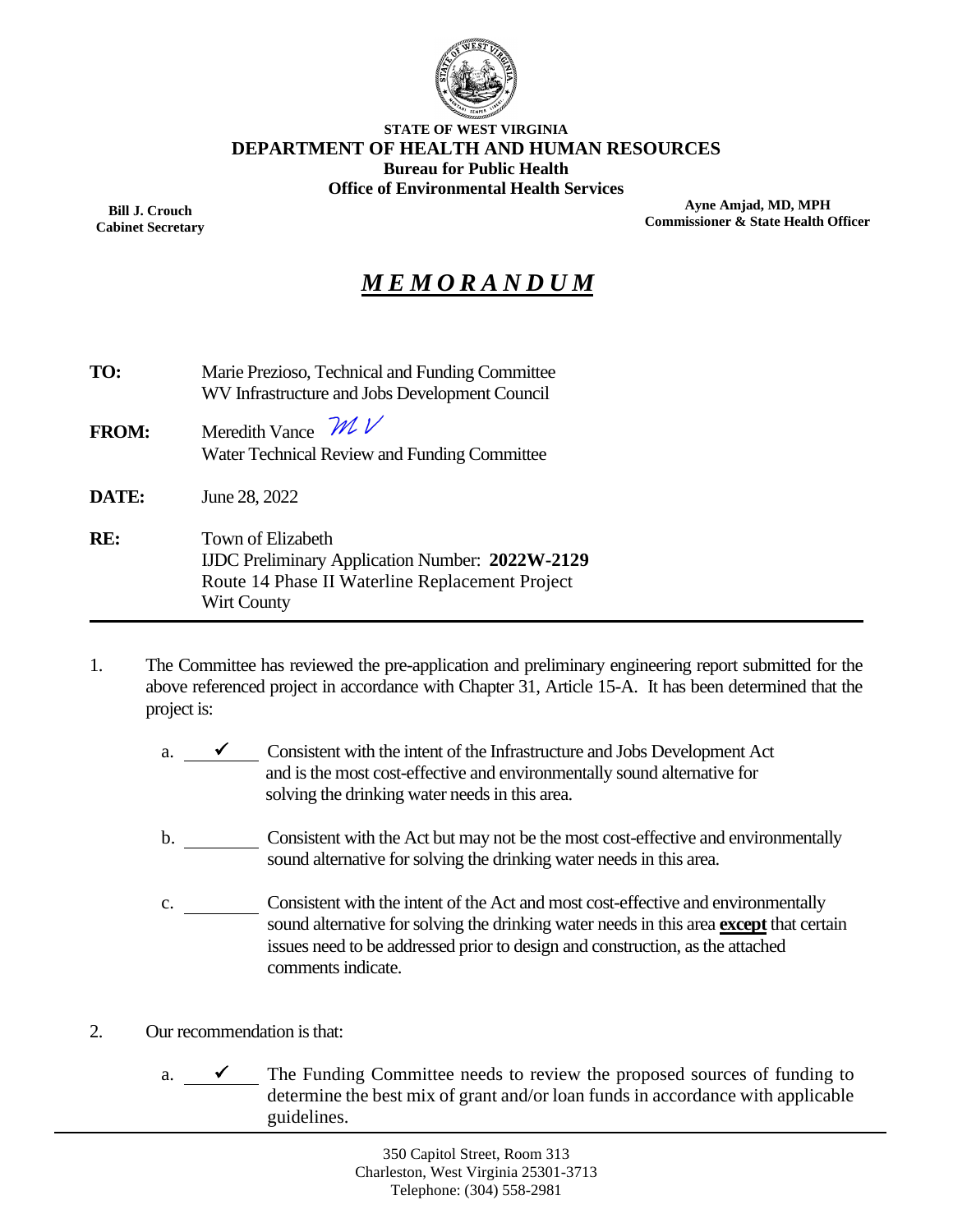Town of Elizabeth Project No.: **2022W-2129** June 28, 2022 Page 2

- b. \_\_\_\_\_\_\_\_ The Funding Committee should recommend that Council approve the proposed project and its funding plan.
- c. \_\_\_\_\_\_\_\_\_ The Funding Committee does not need to review the funding assumptions on this project because of deficiencies in the application. The proposed project funding should be postponed until technical comments have been resolved.
- d. The project to be referred to the Consolidation Committee.
- 3. Other remarks:

#### **PSC Comments:**

- A. Project Feasibility: The project is technically feasible. The cost per customer is reasonable. The project will replace deteriorating water lines which experience frequent failures and disruptions of service.
- B. Using Scenario 1, the preferred funding package consisting of DWTRF Principal Forgiveness of \$785,000 and an IJDC District 2 Grant of \$785,000, proposed rates (\$64.03 for 3,400 gallons) will provide a cash flow surplus of \$42,752 and debt service coverage of 167.21%.

pc: To be distributed at the Funding Committee Meeting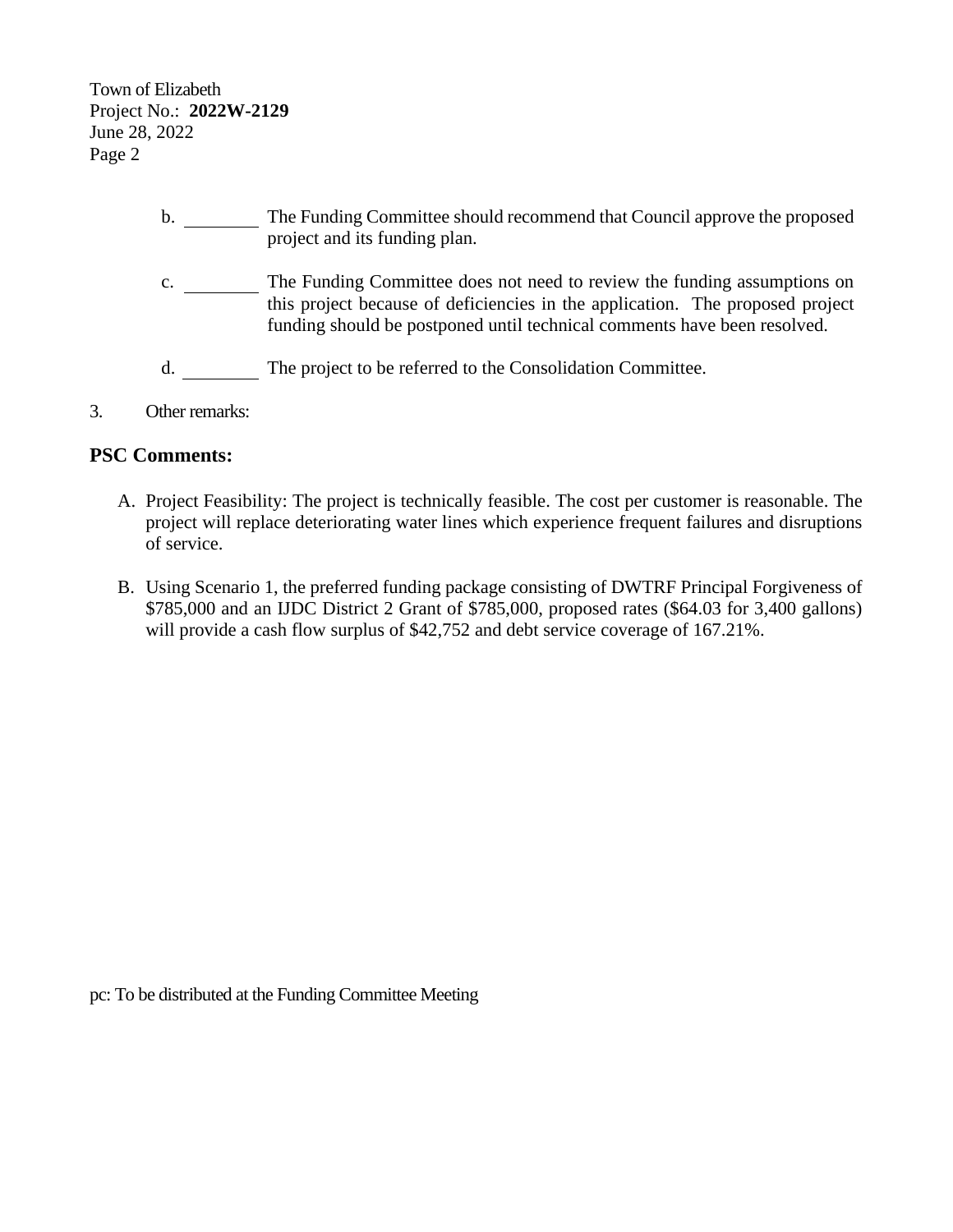

#### **STATE OF WEST VIRGINIA DEPARTMENT OF HEALTH AND HUMAN RESOURCES Bureau for Public Health Office of Environmental Health Services**

**Bill J. Crouch Cabinet Secretary**

**Ayne Amjad, MD, MPH Commissioner & State Health Officer**

# *M E M O R A N D U M*

- **TO:** Meredith Vance Infrastructure & Capacity Development
- **FROM:** Christopher Thomas, EIT Infrastructure & Capacity Development
- **DATE:** June 28, 2022
- **SUBJECT:** IJDC Application- **2022W-2129** Town of Elizabeth Route 14 Phase II Waterline Replacement Project Wirt County

#### **Recommendation:**

This preliminary application appears technically feasible and is recommended to be forwarded to the Technical and Funding Committee.

#### **Project Scope:**

This project will continue the Town's replacement of the distribution system and will focus on the area from the Carwash Water Storage Tank to where the Phase I Distribution Improvement Project ended. It is proposed to replace/install approximately 0.9 miles of 8-inch waterline, 50 LF of 6 inch waterline, 30 LF of 4-inch waterline, 0.1 miles of 2-inch waterline, and 0.34 miles of 1.5-inch or less diameter waterline, 5 fire hydrants, and all other necessary valves and appurtenances.

The cost per customer is **\$1,826** for the project. The total project cost is **\$1,570,000**

DWTRF Principal Forgiveness: \$785,000; IJDC District 2 Grant: \$785,000.

#### **Need for the Project:**

The main 8-inch waterline connecting the Carwash water storage tank to Elizabeth's distribution system has reached the end of its useful life. Line failures are increasingly common. Half a dozen failures occurred on the line during a recent two-week period. These failures deprive residents of potable water, and their repair creates an ongoing drain on the time of its personnel. These failures also contribute to Elizabeth's lost water rate, which is over 20%. This project will help Elizabeth to lower its lost water rate below 15%, consistent with regulatory requirements.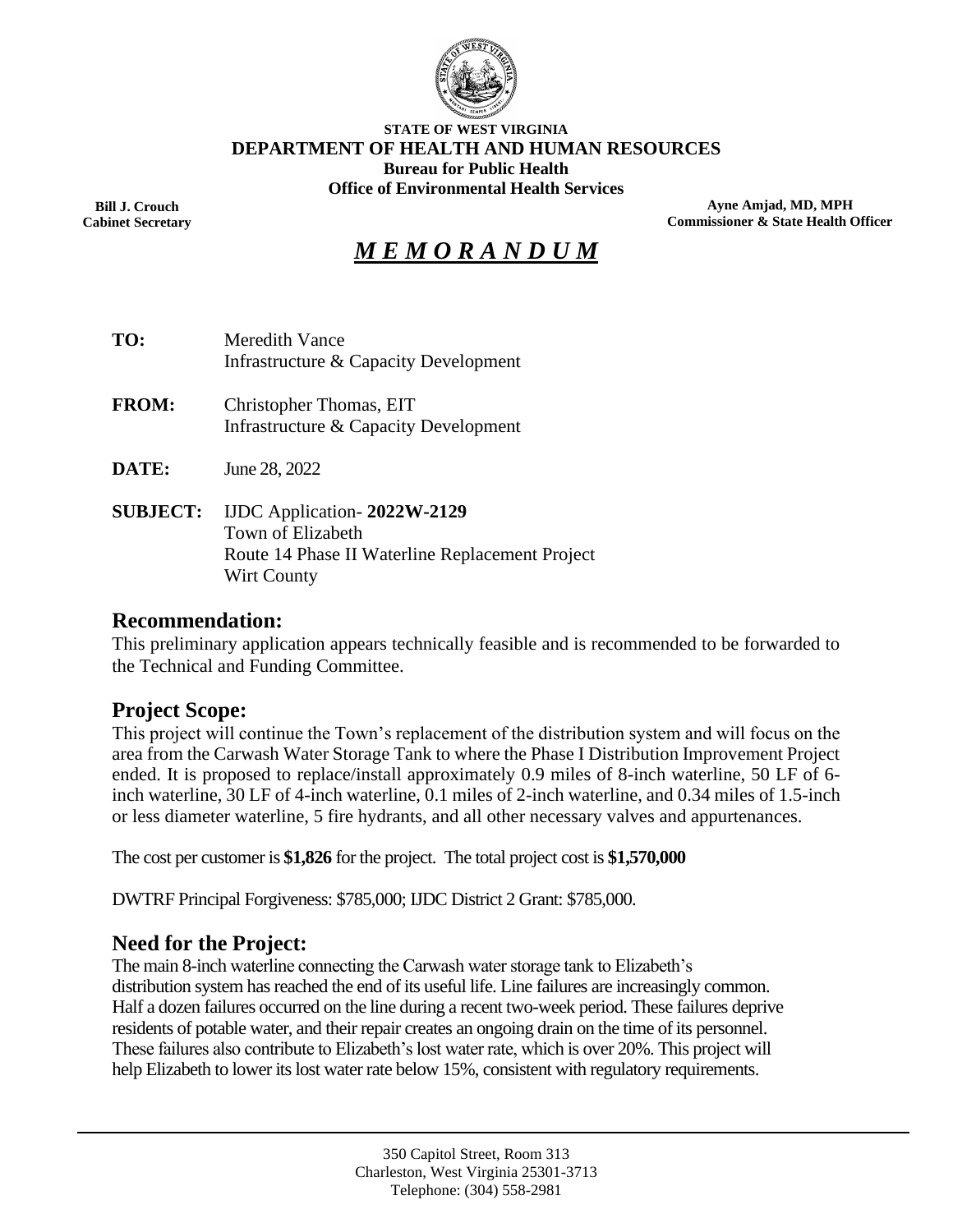Town of Elizabeth Project No.: **2022W-2129** June 28, 2022 Page 2

## **Concerns:**

None

## **Permits:**

A permit **will be** required from the WV Bureau for Public Health prior to construction. Construction activities with a disturbed area of one (1) acre or greater are required to register for the NPDES Storm Water Construction General Permit No. WV0115924.

A permit for stream crossings may be required.

A Certificate of Convenience and Necessity will be required from the PSC.

A permit from the WV Division of Highways will be required for the construction activities that will take place within WVDOH right-of-way.

**Engineering:** 9.36% for design, 23.36% for total.

The Design Fees vs. Construction Cost for new construction is above both the average complexity curve and the very complex curve. The Design Fees vs. Construction Cost for modifications is above the average complexity curve and below the very complex curve.

The Total Fees vs. Construction Cost for new construction is above both the average complexity curve and the very complex curve. The Total Fees vs. Construction Cost for modified construction is above both the average complexity curve and the very complex curve.

A Total Fee waiver **will be required** for this project.

## **Asset Management Plan and Annual Maintenance Audit:**

The Preliminary Application indicates that the PSD does have an asset management plan. Town of Elizabeth possesses an approved Asset Management Plan and is submitting the required updates. The application indicates that the PSD has completed the annual maintenance audit for the current year.

## **Capacity Development:**

The question about having had a capacity development assessment (CDA) within the last 5 years was marked as "yes." The last assessment of the system was in November 2018.

Additional information that may be helpful to the IJDC in their decisions regarding approval of this project relates to the system's overall compliance. The Town of Elizabeth has a score of 4 on the January 2022 quarter of the EPA's Compliance Tracking Tool (ETT.) The score was attained through violations for:

Monitoring violation 2021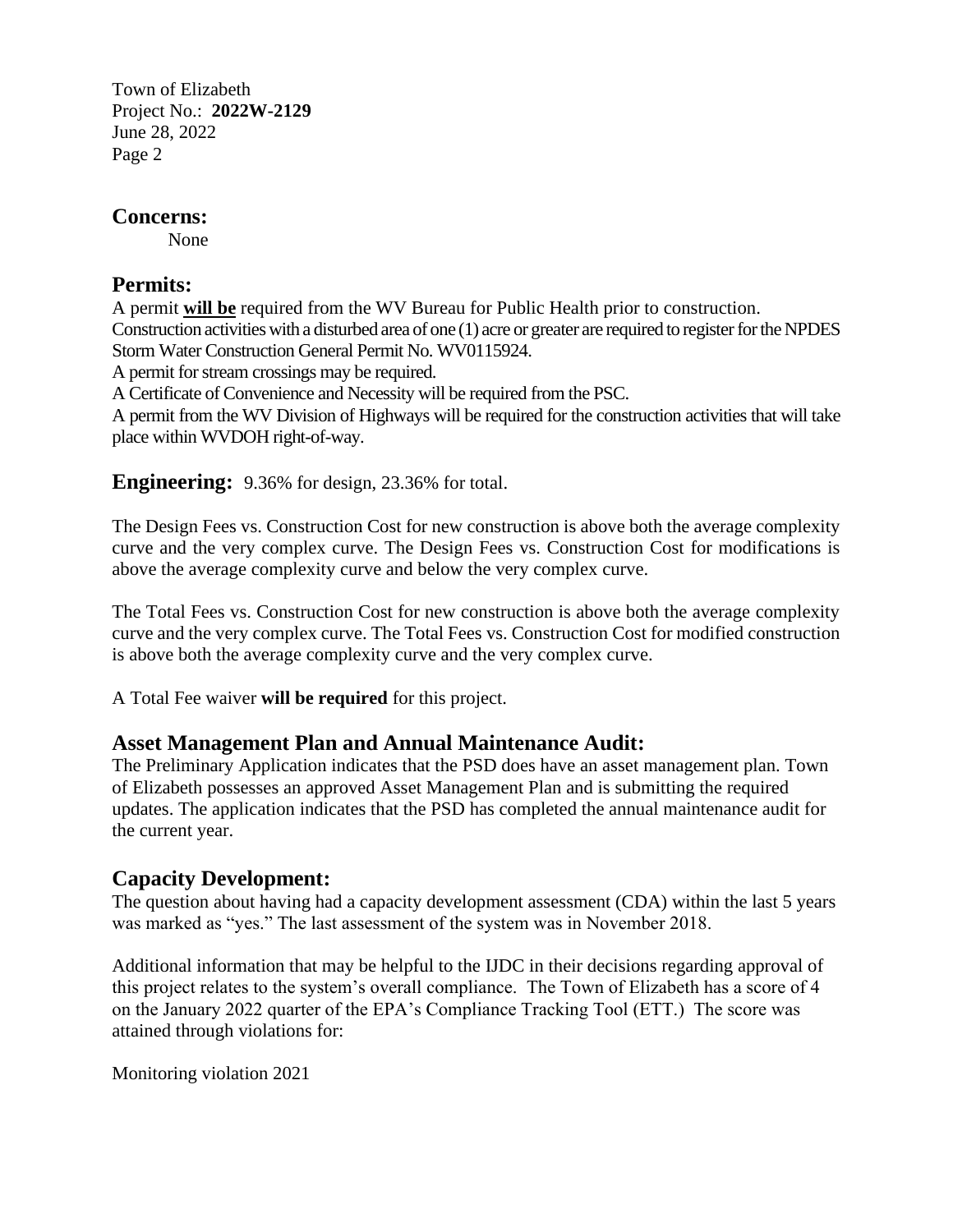Town of Elizabeth Project No.: **2022W-2129** June 28, 2022 Page 3

All of the above referenced violations have been returned to compliance and it is anticipated that the ETT will continue to trend downward.

Based upon information from the Municipal Bond Commission, as of May 2022, the Town of Elizabeth is current on their water reserve funding requirements.

## **IJDC Ranking:**

- Public Health Benefit: 5
- Compliance: 10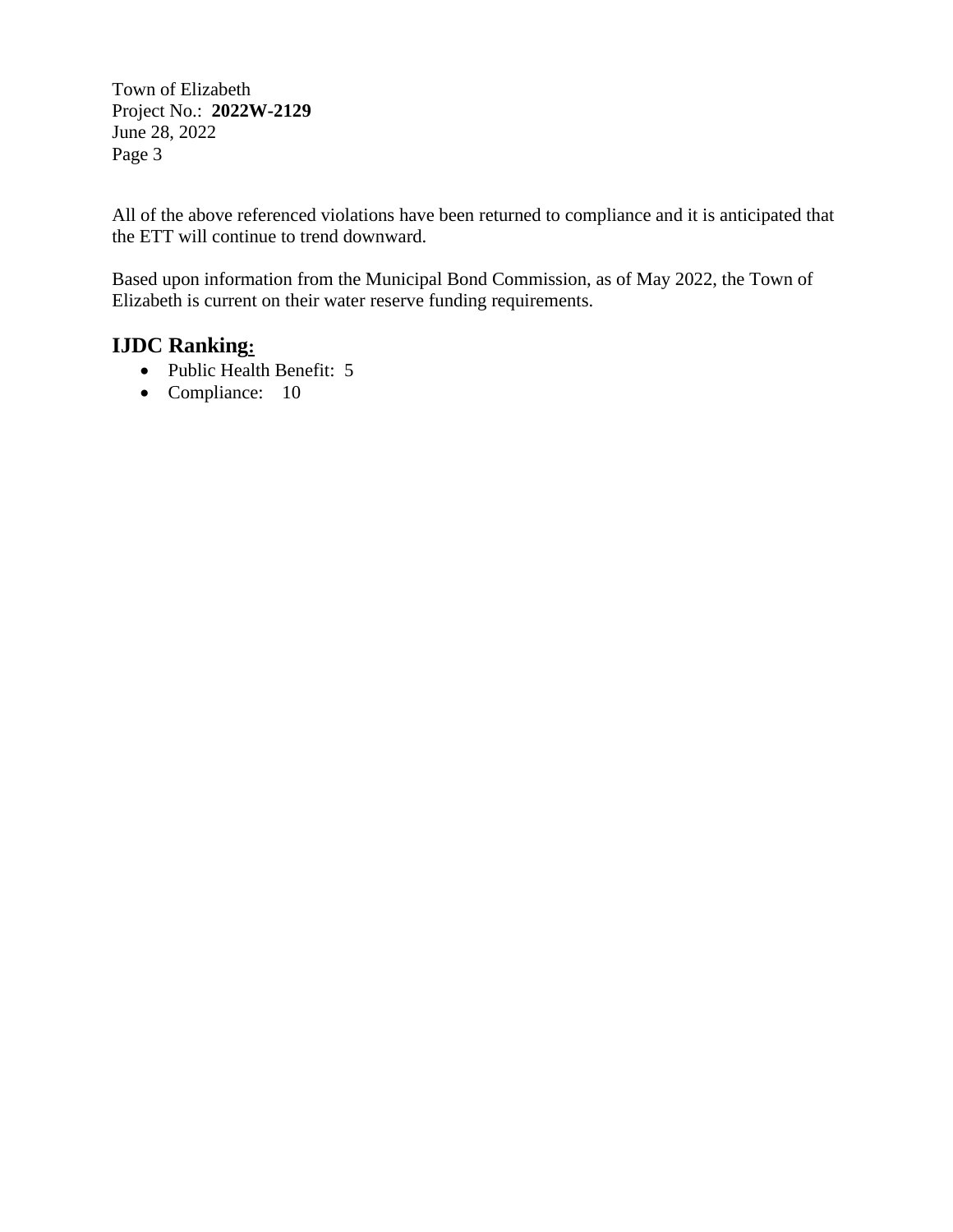# **Public Service Commission** of West Virginia

201 Brooks Street, P.O. Box 812 Charleston, West Virginia 25323



Stephanie D. Hickerson Office of Environmental Health Services 350 Capitol Street, Room 313 Charleston, West Virginia 25301-3713

> **Public Service Commission Staff Review Comments** Re: Application No. 2022W-2129 Town of Elizabeth (Water) **Infrastructure Preliminary Application**

Dear Ms. Hickerson:

As requested, the Technical Staff of the Public Service Commission of West Virginia has completed its review of the above-referenced Infrastructure application. In light of Technical Staff's comments enclosed herewith, we are recommending the application be:

 $X$  forwarded to the Funding Committee

\_ forwarded to the Consolidation Committee

returned to the Applicant

Please advise if you have any questions.

Sincerely,

onathan M. Lower

Jonathan M. Fowler, P.E. **Engineering Division** 

Phone: (304) 340-0300 Fax: (304) 340-0325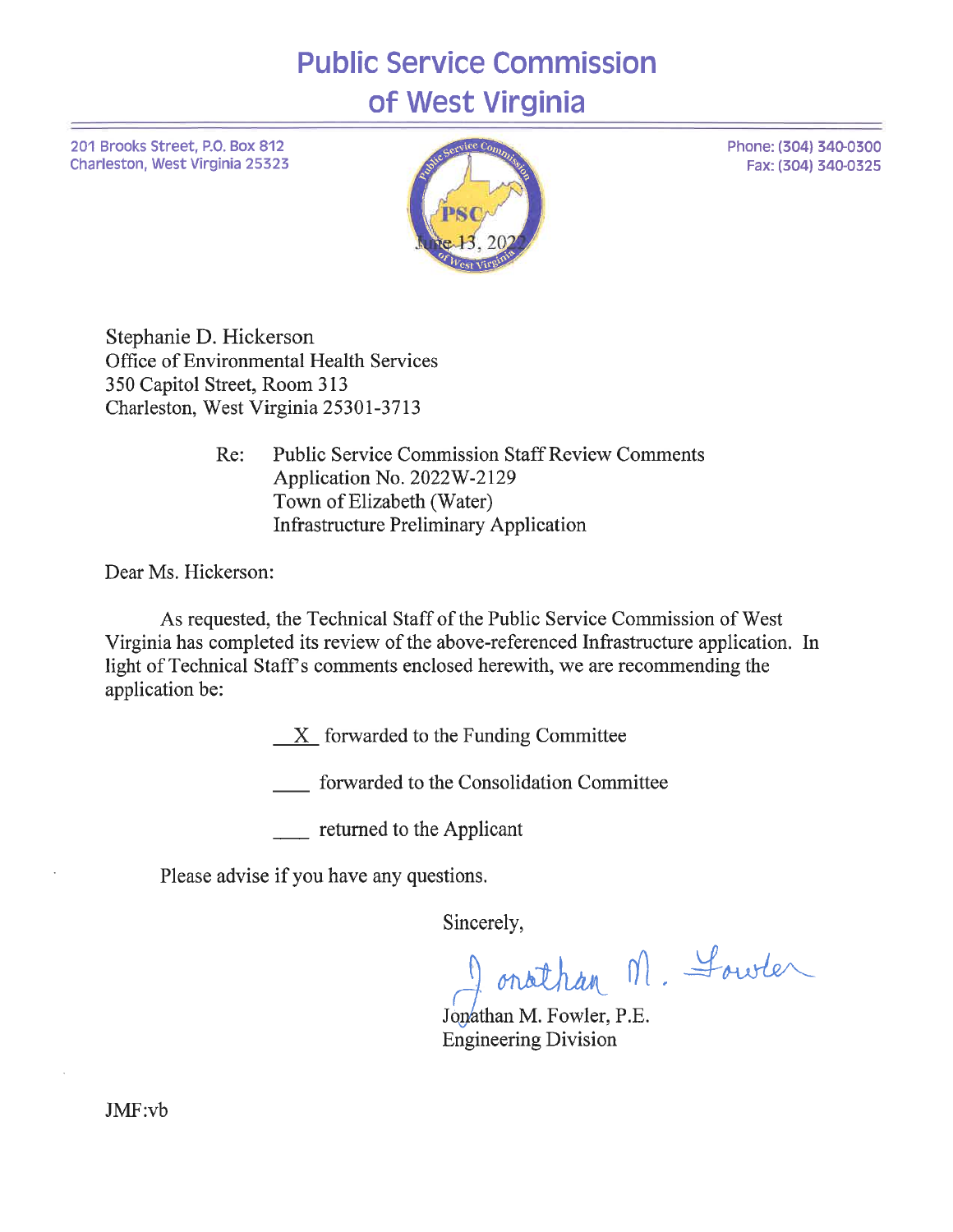### **PUBLIC SERVICE COMMISSION STAFF TECHNICAL REVIEW**

| DATE:                                                | June 11, 2022                         |                                                                                                          |                                     |  |  |  |
|------------------------------------------------------|---------------------------------------|----------------------------------------------------------------------------------------------------------|-------------------------------------|--|--|--|
| <b>PROJECT SPONSOR:</b>                              | TOWN OF ELIZABETH - WATER             |                                                                                                          |                                     |  |  |  |
|                                                      |                                       | <b>PROJECT SUMMARY:</b> Continued waterline replacement along Rt. 14.                                    |                                     |  |  |  |
| <b>PROPOSED FUNDING: DWTRF Principal Forgiveness</b> | <b>IJDC</b> District 2 Grant<br>Total |                                                                                                          | \$785,000<br>785,000<br>\$1,570,000 |  |  |  |
| <b>CURRENT RATES:</b>                                | \$55.20<br>\$64.50                    | 3,400 gallons<br>4,000 gallons                                                                           |                                     |  |  |  |
| <b>PROPOSED RATES:</b>                               | \$64.03<br>\$74.82                    | 3,400 gallons<br>4,000 gallons                                                                           |                                     |  |  |  |
| <b>RECOMMENDATION:</b>                               | $\mathbf{X}$                          | forward to the Funding Committee.<br>forward to the Consolidation Committee.<br>return to the Applicant. | Application No. 2022W-2129          |  |  |  |

### **FINANCIAL: Alex Kovarik**

- 1. Current rates (\$55.20 for 3,400 gallons) are above the rates attributable to 1.25% (\$33.01), 1.5% (\$39.61), 1.75% (\$46.22), and 2.0% (\$52.82) of the Median Household Income.
- 2. Using Scenario 1, the preferred funding package consisting of DWTRF Principal Forgiveness of \$785,000 and an IJDC District 2 Grant of \$785,000, proposed rates (\$64.03 for 3,400 gallons) will provide a cash flow surplus of \$42,752 and debt service coverage of 167.21%.
- 3. Using the Scenario 2 alternate loan package of \$1,570,000 (in uncommitted funds) at 5% for 40 years (paid back over 38 years), proposed rates (\$71.94 for 3,400 gallons) will provide a cash flow surplus of \$31,717 and debt service coverage of 145.67%.
- 4. NOTES TO COMMENTS
- A. Staff's detailed adjustments are listed on Attachment A for Scenario 1 (Preferred Funding Package) and Attachment B for Scenario 2 (Loan Package).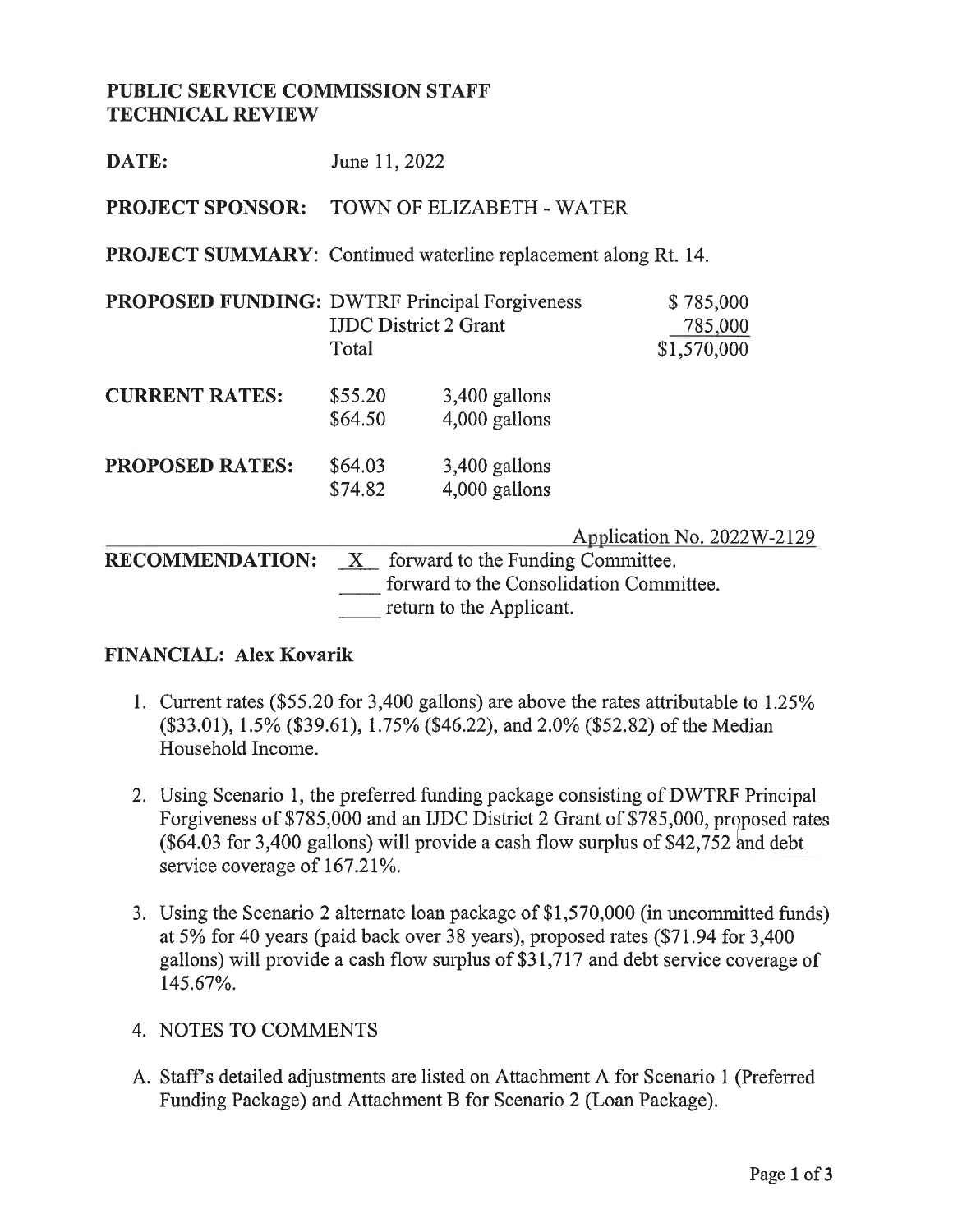- B. Staff prepared the attached Cash Flow Analysis utilizing information from the Annual Report for the Fiscal Year Ended June 30, 2021, and the applicant's Cash Flow Statements submitted with the application.
- C. The \$55.20 (3,400 gallons) rates became effective for service rendered on and after July 2, 2021.
- D. Senate Bill 234, effective June 12, 2015, required water and sewer utilities that are political subdivisions of the state to maintain a cash working capital reserve in an amount of no less than one-eighth (1/8) of actual annual operation and maintenance expenses. It should be noted that the cash flows provided by the project sponsor include funding for the 1/8 cash working capital reserve. Staff accepted that amount in its analyses. However, this amount may be reviewed by the Commission in future filings in accordance with Public Service Commission General Order 183.11.
- E. Senate Bill 234 (2015) required, pursuant to WV Code 24-2-4b (b), that municipally operated utilities shall consider a reasonable plant-in-service depreciation expense for rates and charges. The project sponsor should take this into consideration when preparing its Rule 42. Municipals that do not provide for a reasonable depreciation expense risk delays in Certificate of Convenience and Necessity filings if rates are determined to not be sufficient.
- F. The Town should carefully evaluate its revenue requirements before passing a rate ordinance in order to ensure that rates are sufficient to provide a reasonable surplus and meet coverage requirements. Calculations to support the revenue projections should also be provided.

## **ENGINEERING:** Jim Spurlock

- 1. This project may not require a Certificate of Convenience and Necessity from the PSC. The utility should comsult with Staff pursuant to General Order 246 for such determination/ If a Certificate is required, the utility should reference this application number on the PSC's Form No. 4 when its application is filed at the Commission given the requirement of West Virginia Code 24-2-11 (c) and (e). Staff notes that an affirmative determination of need for the project must be established in a Certificate filing at the PSC.
- 2. Scope: The Town of Elizabeth proposes the second phase of waterline replacement along US Route 14. The current phase will replace lines from the end of Phase I to the Carwash storage tank. Construction will include 4,750 feet of 8inch, 50 feet of 6-inch, 30 feet of 4-inch, and 500 feet of 2-inch water lines, and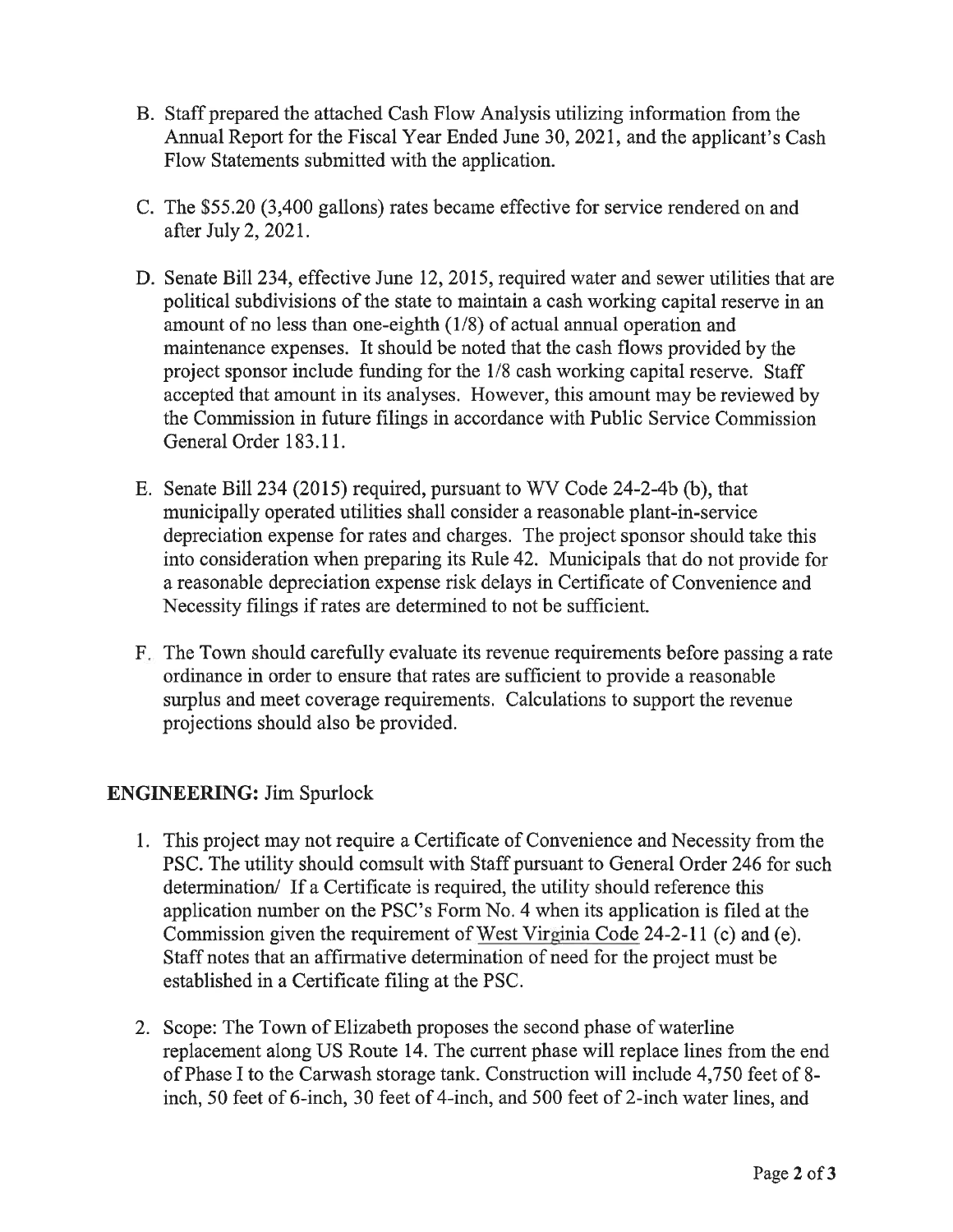reconnection of approximately 60 customers.

Customer Density: N/A (Internal improvements, no change in density)

Cost per Customer: \$1,826 (taken from the total project cost estimate of \$1,570,000 spread over 860 existing customers).

- 3. Project Feasibility: The project is technically feasible. The cost per customer is reasonable. The project will replace deteriorating water lines which experience frequent failures and disruptions of service.
- 4. Project Alternatives: The nature of the project does not lend itself to alternatives other than "do nothing".
- 5. Consolidation: There are no consolidation opportunities presented by the project.
- 6. Inconsistencies: None were noted.
- 7. Operation and Maintenance (O & M) Expenses: O & M expenses are not projected to change as a result of the project, which is reasonable for planning purposes.
- 8. Engineering Agreement: The application includes information to determine compliance with West Virginia Code §§5G-1-1, et seq. Total technical services (engineering) costs for the project are \$274,500 which is equal to 23.36% of the construction cost of \$1,175,000 (including contingency).

| <b>Preliminary Project Ranking</b> |   |     |  |  |
|------------------------------------|---|-----|--|--|
| O & M Capabilities                 |   |     |  |  |
| Performance Measures:              |   | Pt. |  |  |
| Asset Management:                  |   | Pt. |  |  |
| <b>Environmental Management:</b>   |   | Pt. |  |  |
| Readiness to Proceed:              | 0 | Pt. |  |  |
| <b>Cost Effectiveness:</b>         | 0 | Pt. |  |  |
| Compliance with PSC Orders:        | O |     |  |  |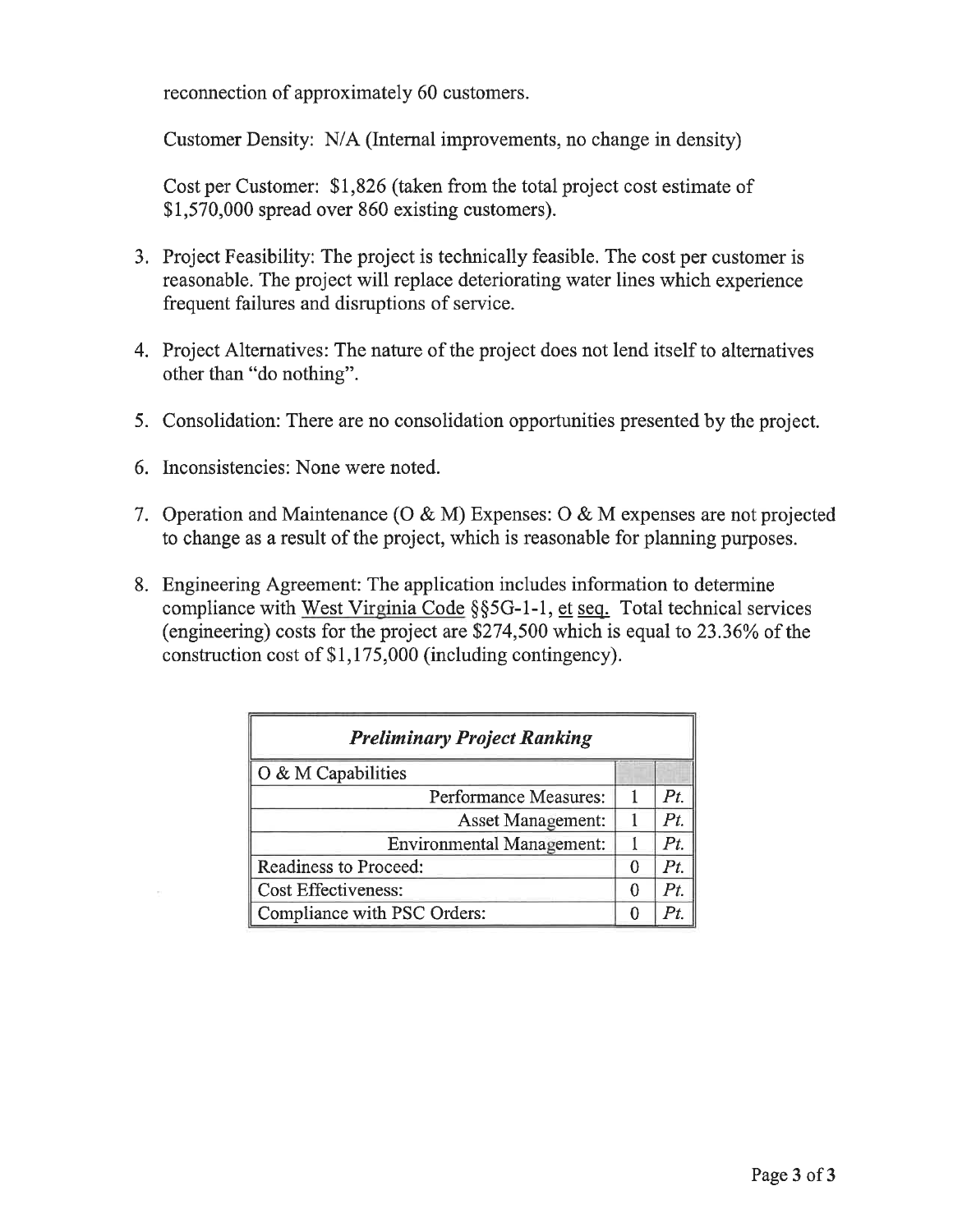#### TOWN OF ELIZABETH - WATER CASH FLOW ANALYSIS YEAR ENDED: June 30, 2021 APPLICATION NO: 2022W-2129

#### PREFERRED FUNDING PACKAGE **SCENARIO 1**

| June 11, 2022                          | Rule 42               | Rule 42         |              |                |
|----------------------------------------|-----------------------|-----------------|--------------|----------------|
|                                        | Going Level           | Proforma        |              |                |
|                                        | Per Application       | Per Application | <b>Staff</b> | Per Staff      |
|                                        | <b>Before Project</b> | with Project    | Adjustments  | Analysis       |
|                                        |                       | 2               | 3            | 4              |
|                                        | \$                    | \$              | \$           | \$             |
| <b>AVAILABLE CASH</b>                  |                       |                 |              |                |
| <b>Operating Revenues</b>              | 668,050               | 772,669         | (57, 162)    | (1)<br>715,507 |
| Other Operating Revenue                | 19,030                | 19,030          |              | 19,030         |
| SB 234 Annual Working Cash Collections |                       |                 | 57,162       | (2)<br>57,162  |
| Interest Income & Other Misc.          | 247                   | 247             |              | 247            |
| Total Cash Available                   | 687,327               | 791,946         |              | 791,946        |
| OPERATING DEDUCTIONS                   |                       |                 |              |                |
| <b>Operating Expenses</b>              | 457,297               | 457,297         |              | 457,297        |
| Taxes                                  | 9,366                 | 9,366           |              | 9,366          |
| Total Cash Requirements Before         |                       |                 |              |                |
| Debt Service                           | 466,663               | 466,663         |              | 466,663        |
| (A)<br>Cash Available for Debt Service | 220,664               | 325,283         |              | 325,283        |
| DEBT SERVICE REQUIREMENTS              |                       |                 |              |                |
| Principal & Interest<br>(B)            | 197,036               | 194,535         |              | 194,535        |
| Other Debt                             |                       |                 |              |                |
| Reserve Account @ 10%                  | 12,471                | 12,471          |              | 12,471         |
| Renewal & Replacement Fund (2.5%)      | 17,183                | 19,799          | (1, 436)     | 18,363<br>(3)  |
| Total Debt Service Requirement         | 226,690               | 226,805         | (1, 436)     | 225,369        |
| SB 234 Cash Working Capital            | 57,162                | 57,162          |              | 57,162         |
| Remaining Cash                         | (63, 188)             | 41,316          | 1,436        | 42,752         |
| (A) / (B)<br>Percent Coverage          | 111.99%               | 167.21%         |              | 167.21%        |
| Average rate for 3,400 gallons         | 55.20<br>\$           | \$<br>64.03     | \$           | 64.03<br>\$    |
| Average rate for 4,000 gallons         | \$<br>64.50           | \$<br>74.82     | \$           | \$<br>74.82    |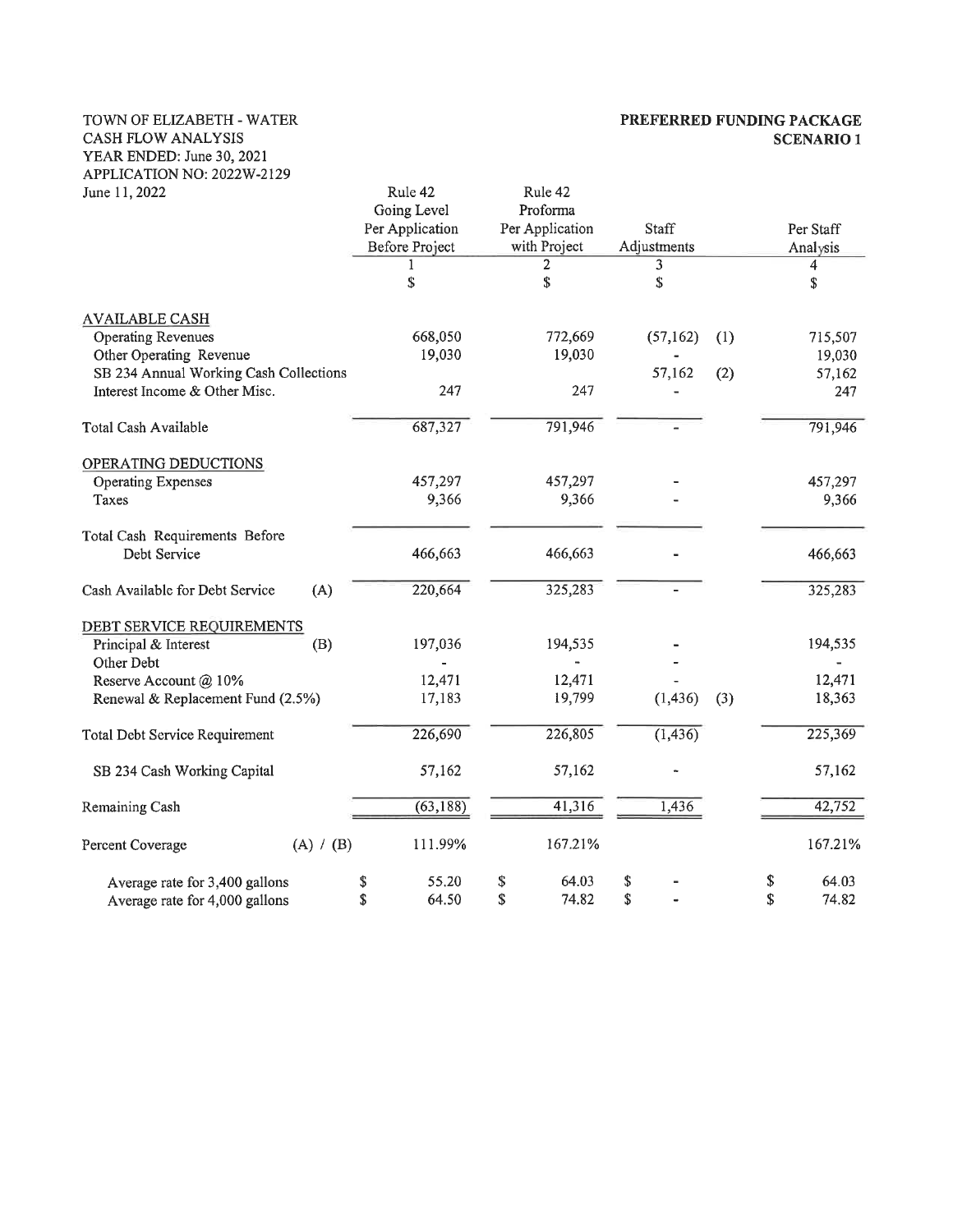replacement fund.

#### **Staff Adjustments**

|     | <b>Adjustment Description</b>                                                                   |                                                    | \$                 | Increase<br><decrease></decrease> |
|-----|-------------------------------------------------------------------------------------------------|----------------------------------------------------|--------------------|-----------------------------------|
| (1) | <b>Operating Revenues</b>                                                                       | Per Staff Analysis<br>Per Application with Project | 715,507<br>772,669 | (57, 162)                         |
|     | Adjust revenues in accordance with PSC General Order 183.11.                                    |                                                    |                    |                                   |
| (2) | SB 234 Annual Working Cash Collections                                                          | Per Staff Analysis<br>Per Application with Project | 57,162             | 57,162                            |
|     | Account for SB 234 (2015) funding pursuant to PSC General Order 183.11.                         |                                                    |                    |                                   |
| (3) | Renewal & Replacement Fund (2.5%)                                                               | Per Staff Analysis<br>Per Application with Project | 18,363<br>19,799   | (1, 436)                          |
|     | Staff used 2.5% of the projection of "Operating & Other Revenues" as the basis of the renewal & |                                                    |                    |                                   |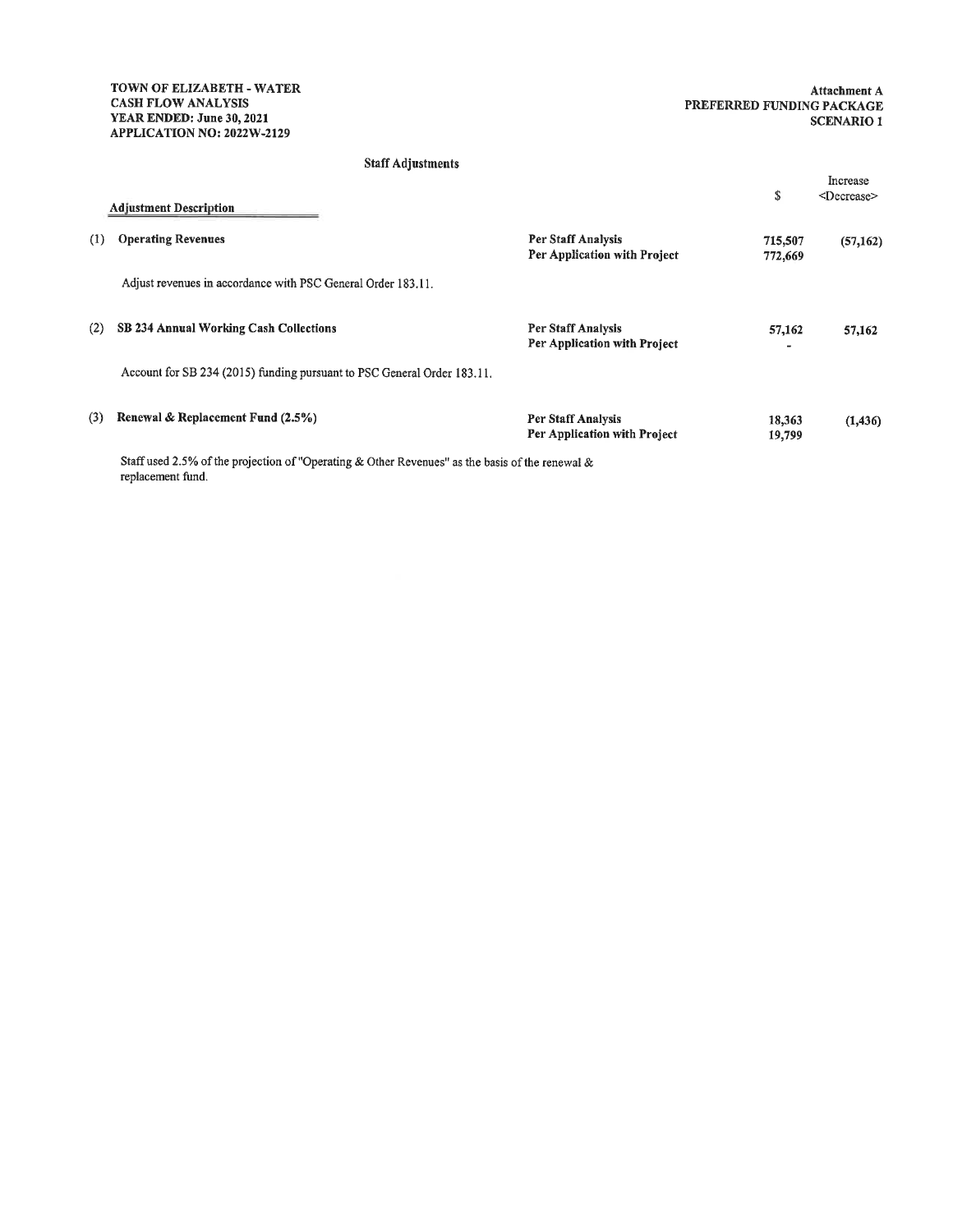#### TOWN OF ELIZABETH - WATER CASH FLOW ANALYSIS YEAR ENDED: June 30, 2021 APPLICATION NO: 2022W-2129

| June 11, 2022                             | Rule 42               | Rule 42         |             |     |             |
|-------------------------------------------|-----------------------|-----------------|-------------|-----|-------------|
|                                           | Going Level           | Proforma        |             |     |             |
|                                           | Per Application       | Per Application | Staff       |     | Per Staff   |
|                                           | <b>Before Project</b> | with Project    | Adjustments |     | Analysis    |
|                                           |                       | 2               | 3           |     | 4           |
|                                           | \$                    | \$              | \$          |     | \$          |
| <b>AVAILABLE CASH</b>                     |                       |                 |             |     |             |
| <b>Operating Revenues</b>                 | 668,050               | 866,360         | (57, 162)   | (1) | 809,198     |
| Other Operating Revenue                   | 19,030                | 19,030          |             |     | 19,030      |
| SB 234 Annual Working Cash Collections    |                       |                 | 57,162      | (2) | 57,162      |
| Interest Income & Other Misc.             | 247                   | 247             |             |     | 247         |
| Total Cash Available                      | 687,327               | 885,637         |             |     | 885,637     |
| OPERATING DEDUCTIONS                      |                       |                 |             |     |             |
| <b>Operating Expenses</b>                 | 457,297               | 457,297         |             |     | 457,297     |
| Taxes                                     | 9,366                 | 9,366           |             |     | 9,366       |
| Total Cash Requirements Before            |                       |                 |             |     |             |
| Debt Service                              | 466,663               | 466,663         |             |     | 466,663     |
| Cash Available for Debt Service<br>(A)    | 220,664               | 418,974         |             |     | 418,974     |
| DEBT SERVICE REQUIREMENTS                 |                       |                 |             |     |             |
| Principal & Interest<br>(B)<br>Other Debt | 197,036               | 285,381         | 2,230       | (3) | 287,611     |
| Reserve Account @ 10%                     | 12,471                | 12,471          | 9,308       | (4) | 21,779      |
| Renewal & Replacement Fund (2.5%)         | 17,183                | 22,141          | (1, 435)    | (5) | 20,706      |
| <b>Total Debt Service Requirement</b>     | 226,690               | 319,993         | 10,103      |     | 330,096     |
| SB 234 Cash Working Capital               | 57,162                | 57,162          |             |     | 57,162      |
| Remaining Cash                            | (63, 188)             | 41,819          | (10, 103)   |     | 31,717      |
| (A) / (B)<br>Percent Coverage             | 111.99%               | 146.81%         |             |     | 145.67%     |
|                                           |                       |                 |             |     |             |
| Average rate for 3,400 gallons            | 55.20<br>\$           | 71.94<br>\$     | \$          |     | 71.94<br>S  |
| Average rate for 4,000 gallons            | \$<br>64.50           | \$<br>84.06     | \$          |     | \$<br>84.06 |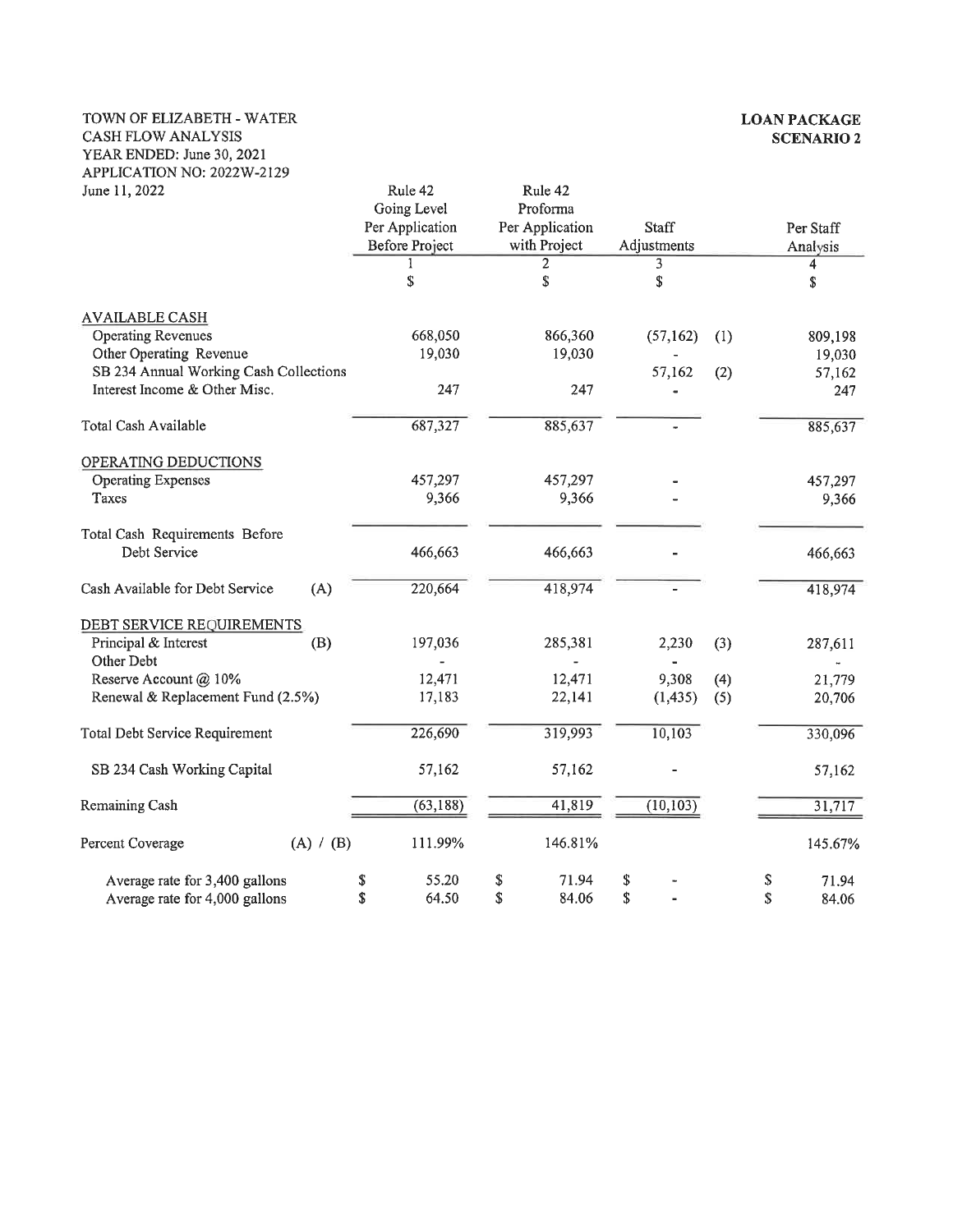#### Staff Adjustments

|     | <b>Adjustment Description</b>                                                                                                                    |                                                           | S                  | <decrease></decrease> |
|-----|--------------------------------------------------------------------------------------------------------------------------------------------------|-----------------------------------------------------------|--------------------|-----------------------|
| (1) | <b>Operating Revenues</b>                                                                                                                        | Per Staff Analysis<br>Per Application with Project        | 809,198<br>866,360 | (57, 162)             |
|     | Adjust revenues in accordance with PSC General Order 183.11.                                                                                     |                                                           |                    |                       |
| (2) | SB 234 Annual Working Cash Collections                                                                                                           | <b>Per Staff Analysis</b><br>Per Application with Project | 57,162             | 57,162                |
|     | Account for SB 234 (2015) funding pursuant to PSC General Order 183.11.                                                                          |                                                           |                    |                       |
| (3) | Principal & Interest                                                                                                                             | <b>Per Staff Analysis</b><br>Per Application with Project | 287,611<br>285,381 | 2,230                 |
|     | The difference in P&I is related to Staff's calculation of a loan of \$1,570,000 for 40 years (paid back over 38 years) at 5%.                   |                                                           |                    |                       |
| (4) | Reserve Account @ 10%                                                                                                                            | Per Staff Analysis<br>Per Application with Project        | 21,779<br>12,471   | 9,308                 |
|     | Staff assumed a 10% reserve on the new debt.                                                                                                     |                                                           |                    |                       |
| (5) | Renewal & Replacement Fund (2.5%)                                                                                                                | Per Staff Analysis<br>Per Application with Project        | 20,706<br>22,141   | (1, 435)              |
|     | $\alpha$ and the contraction of $\alpha$ and $\alpha$ and $\alpha$ and $\alpha$ and $\alpha$ and $\alpha$ and $\alpha$ and $\alpha$ and $\alpha$ |                                                           |                    |                       |

Staff used 2.5% of the projection of "Operating & Other Revenues" as the basis of the renewal & replacement fund.

Increase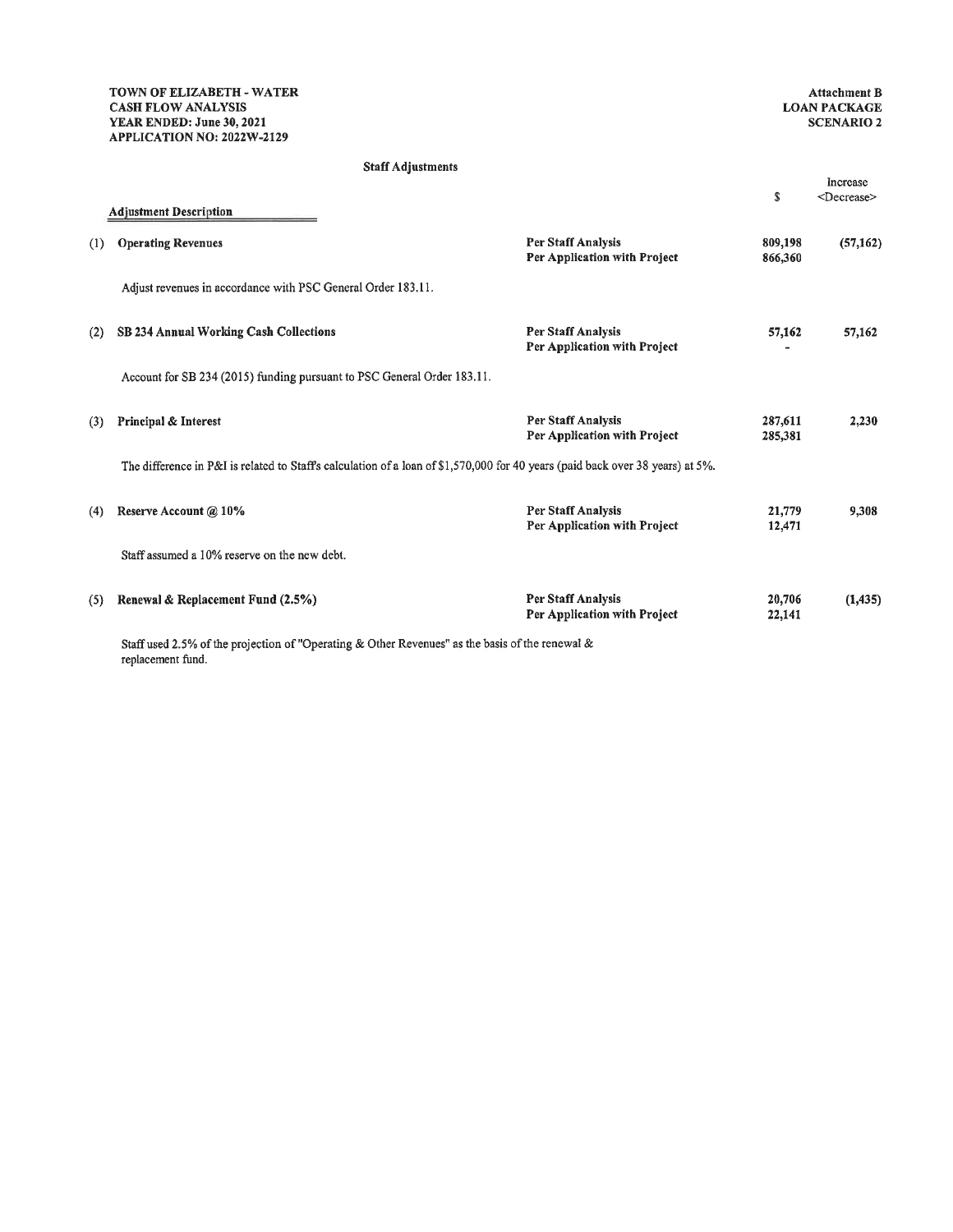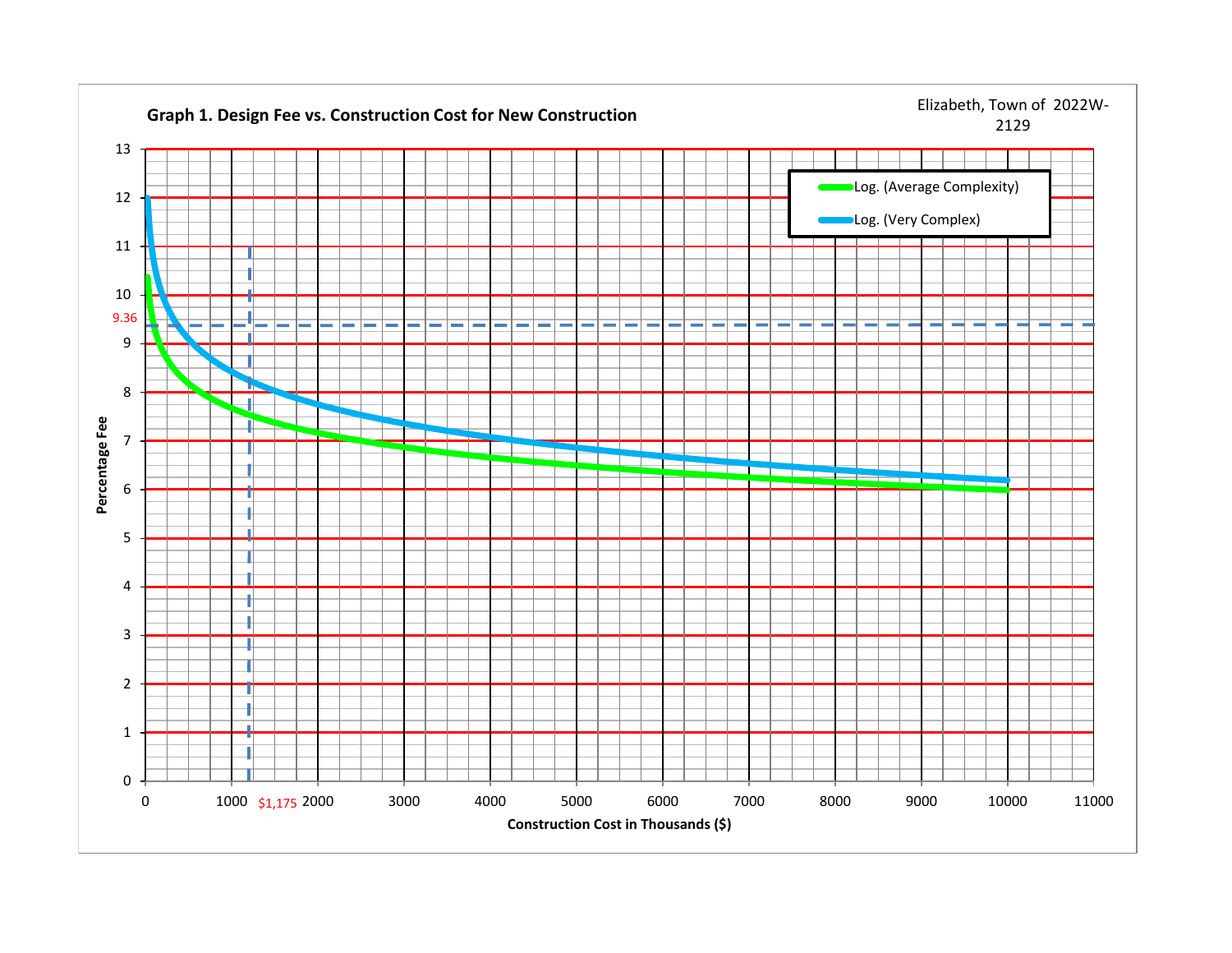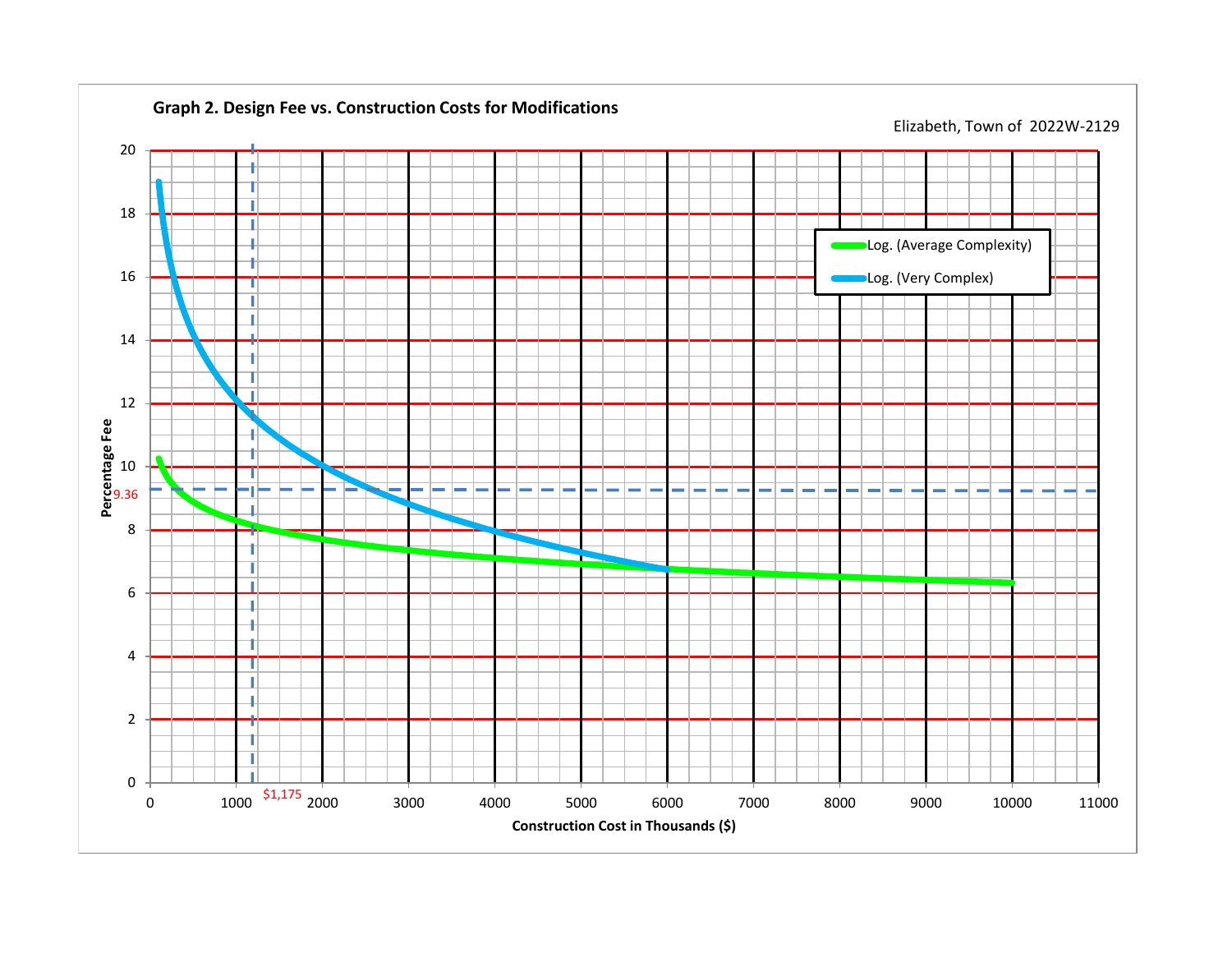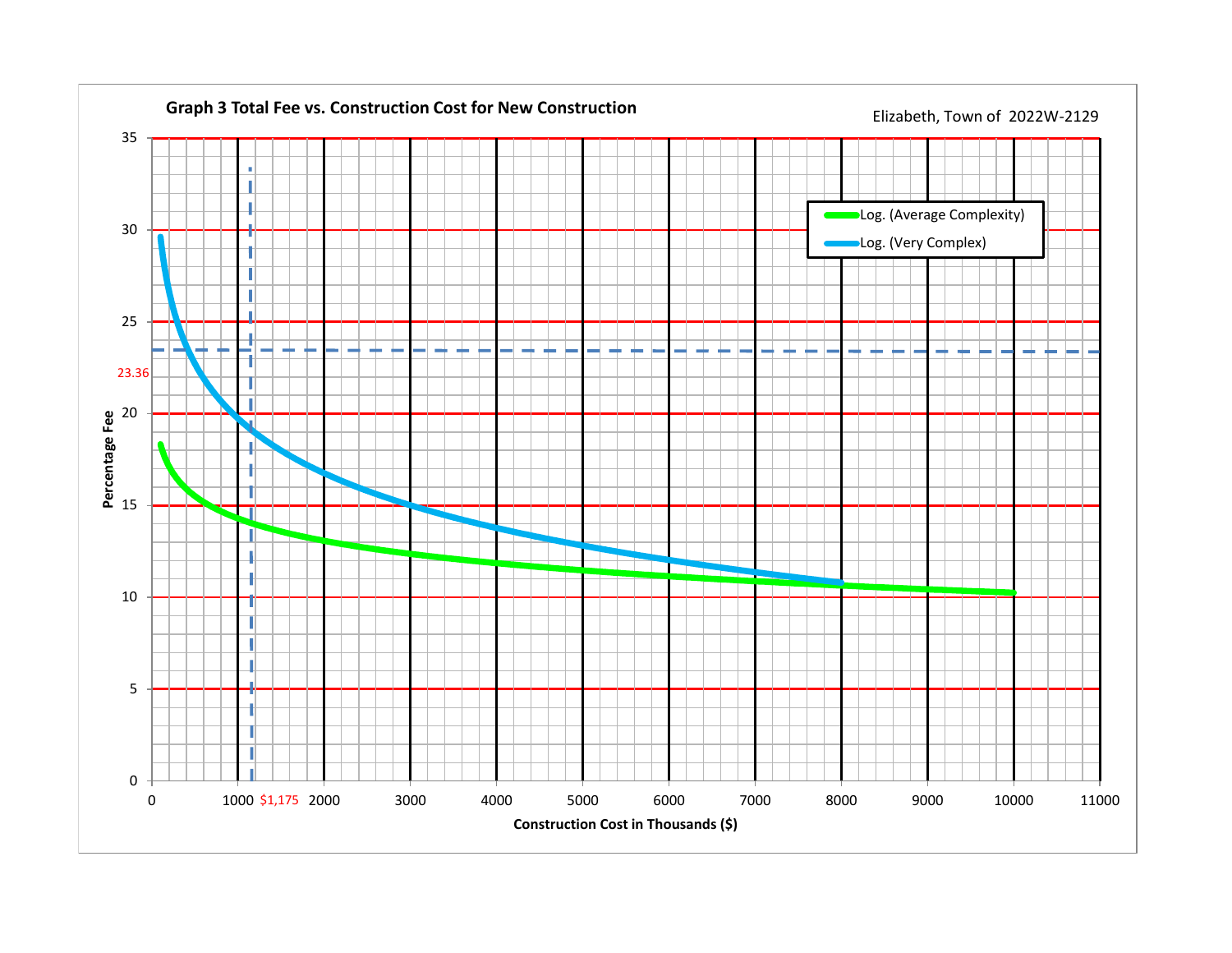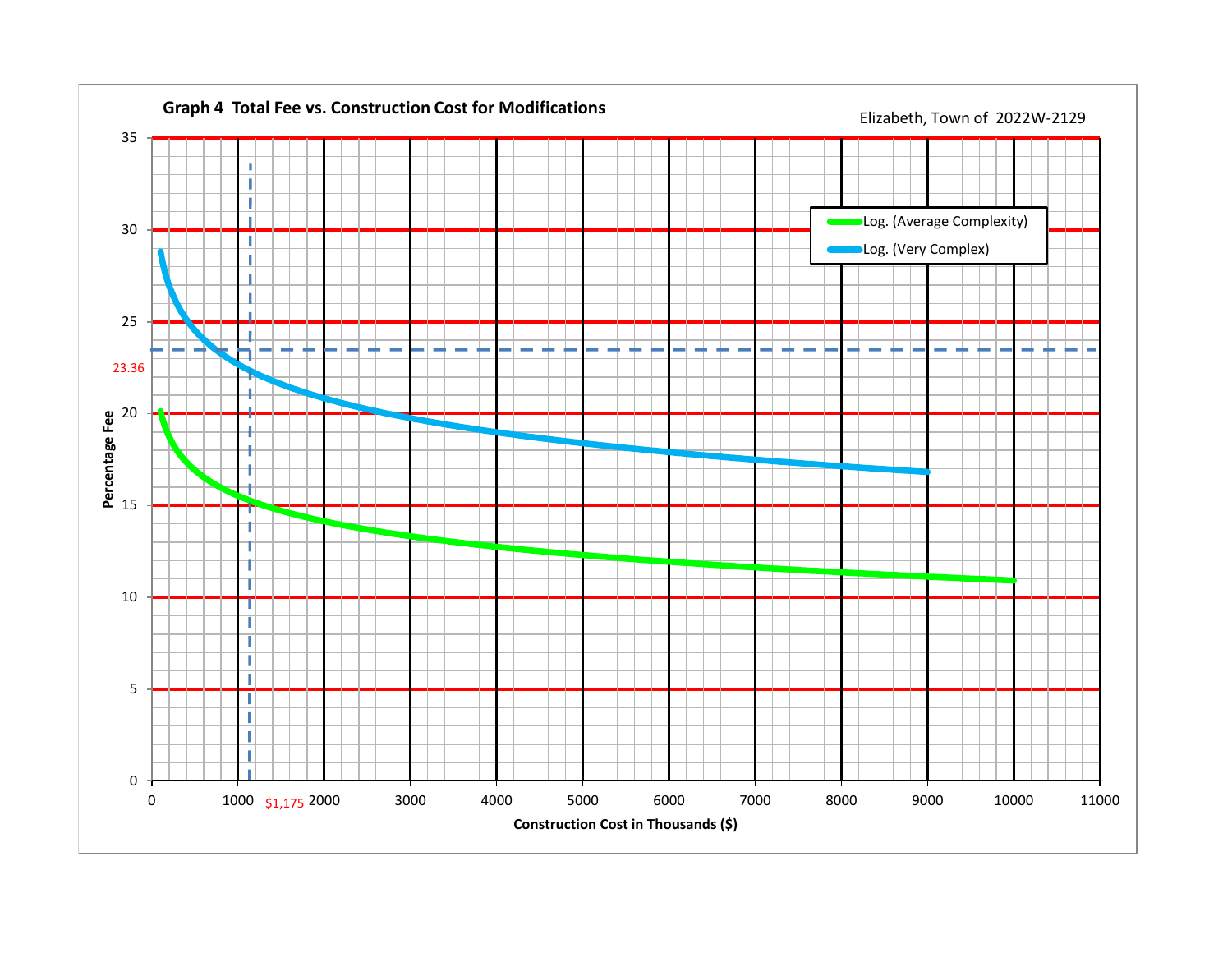

#### west virginia department of environmental protection

**Division of Water and Waste Management** Division of water and waste Manag<br>601 57th Street SE<br>Charleston, WV 25304-2345<br>Telephone Number: (304) 926-0495<br>Fax Number: (304) 926-0497

Harold D. Ward, Cabinet Secretary www.dep.wv.gov

#### **MEMORANDUM**

MEMO TO: Stephanie D. Hickerson, P. E. **Office of Environmental Health Services Bureau for Public Health** 

John M. Perkins **FROM: Supervisor General Permits & Support Team** 

**DATE:** May 17, 2022

**SUBJECT:** Infrastructure Preliminary Application for the Town of Elizabeth (2022W-2129): Rt. 14 Main Replacement Project in Wirt County, WV.

We have reviewed the above referenced project application information. The Town of Elizabeth purchases water from Claywood Park PSD. No NPDES permit modifications are necessary.

If the Town of Elizabeth is considering repairing and painting an existing water treatment plant or storage tanks, then the scope of this project requires precautions to prevent contamination of the waters of the state. Prior to beginning any removal of old paint, the Town of Elizabeth should contact Mr. Jeremy Bandy or a member of his staff at (304)-926-0499, extension 43894 for guidance in determining whether the paint to be removed is considered a hazardous waste. If so, proper containment and disposal procedures must be followed for the paint and any material associated with the sand blasting. If it is determined that the paint is not hazardous, the Town of Elizabeth should contact Yogesh Patel or a member of his staff at (304)-926-0499, extension 43877 for proper disposal options.

Construction activities with a disturbed area of one (1) acre or greater are now required to register for the NPDES Storm Water Construction General Permit No. WV0115924 that became effective on March 9, 2019. Projects registered under the previous General Permit No. WV0115100 were automatically provided coverage under WV/NPDES General Permit No. WV0115924. For more information, they may contact Larry Board at (304)-926-0499, extension 43883.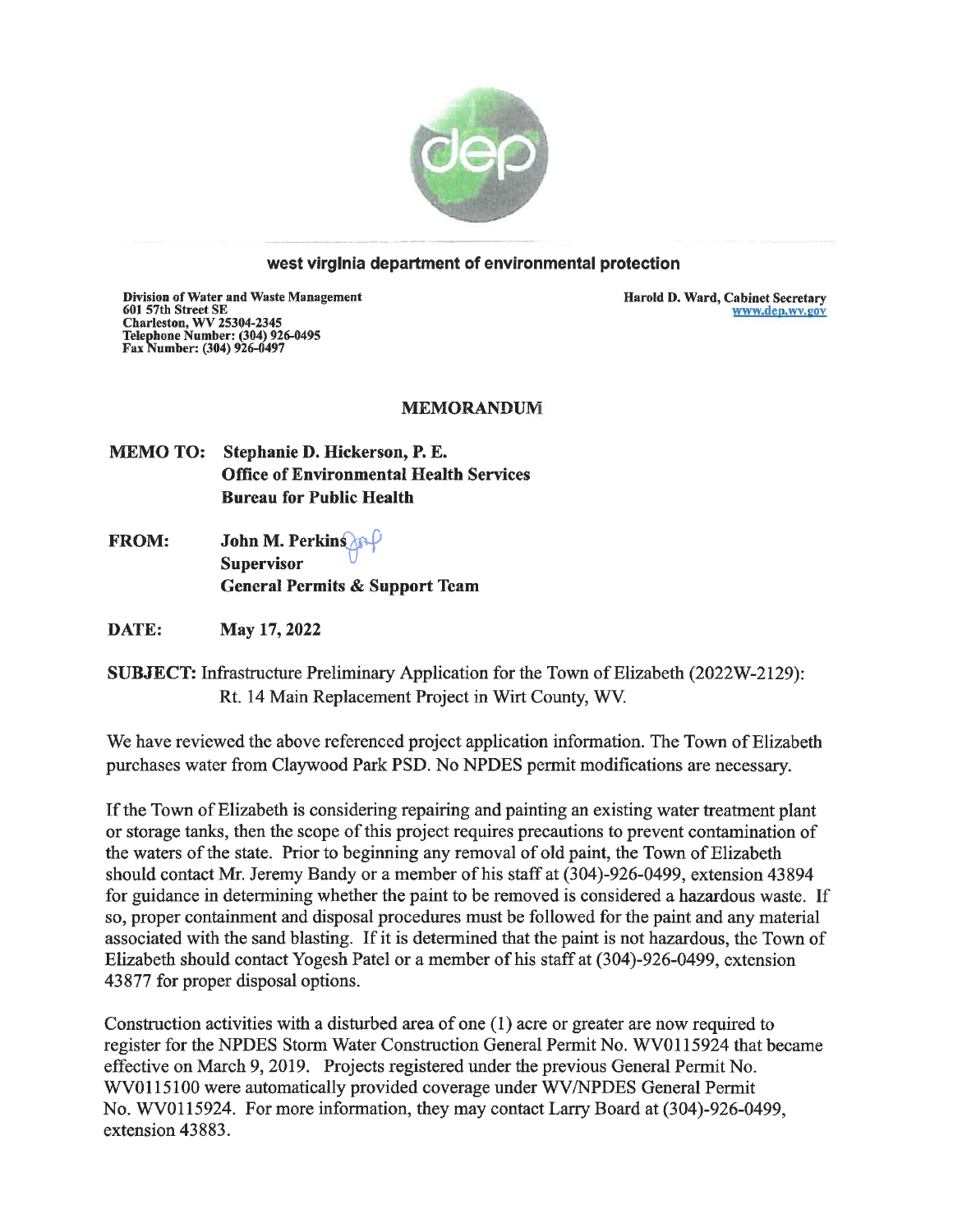In light of the above, we have no objection to this project as long as the appropriate provisions are taken to assure compliance with Chapter 22, Article 11, of the Code of West Virginia and any associated regulations. The responsible party may contact Mylinda Maddox (304) 926-0499 ext. 43825, should additional information be required.

JMP:mam

cc: Katheryn Emery

Promoting a healthy environment.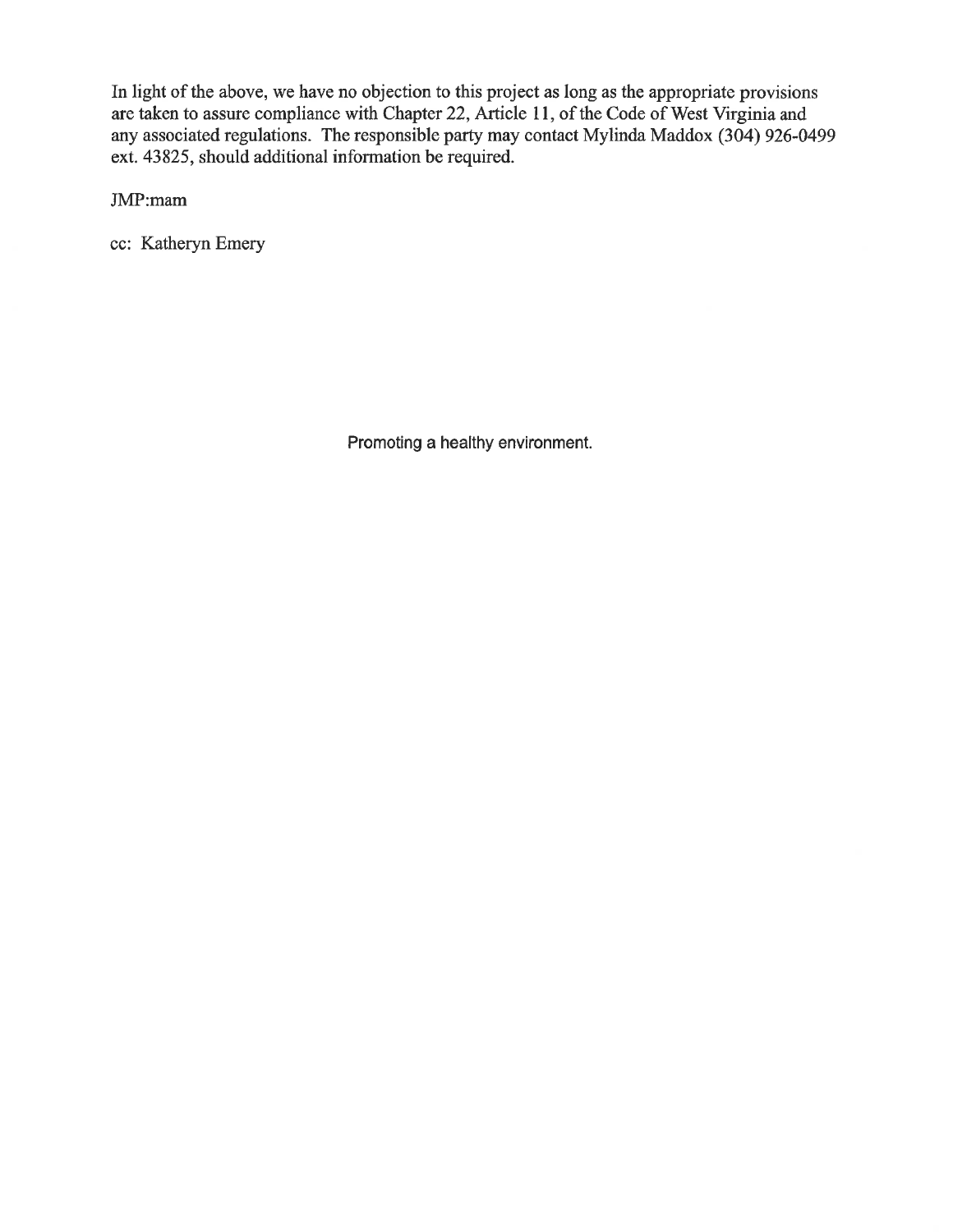

west virginia department of environmental protection

Office of Abandoned Mine Lands & Reclamation 601 57th Street SE Charleston, WV 25304

Harold D. Ward, Cabinet Secretary dep.wv.gov

## **MEMORANDUM**

**To:** Stephanie Hickerson, P.E., Manager Infrastructure and Capacity Development From: Roger A. Earle, P.E., Waterline Coordinator RAE Office of Abandoned Mine Lands & Reclamation **Date:** June 14, 2022 **Subject:** Town of Elizabeth – Route 14 Main Replacement IJDC Preliminary Application: 2022W-2129

AML does not participate in routine improvements or replacement of existing systems. Therefore, AML funds will not be available for this project.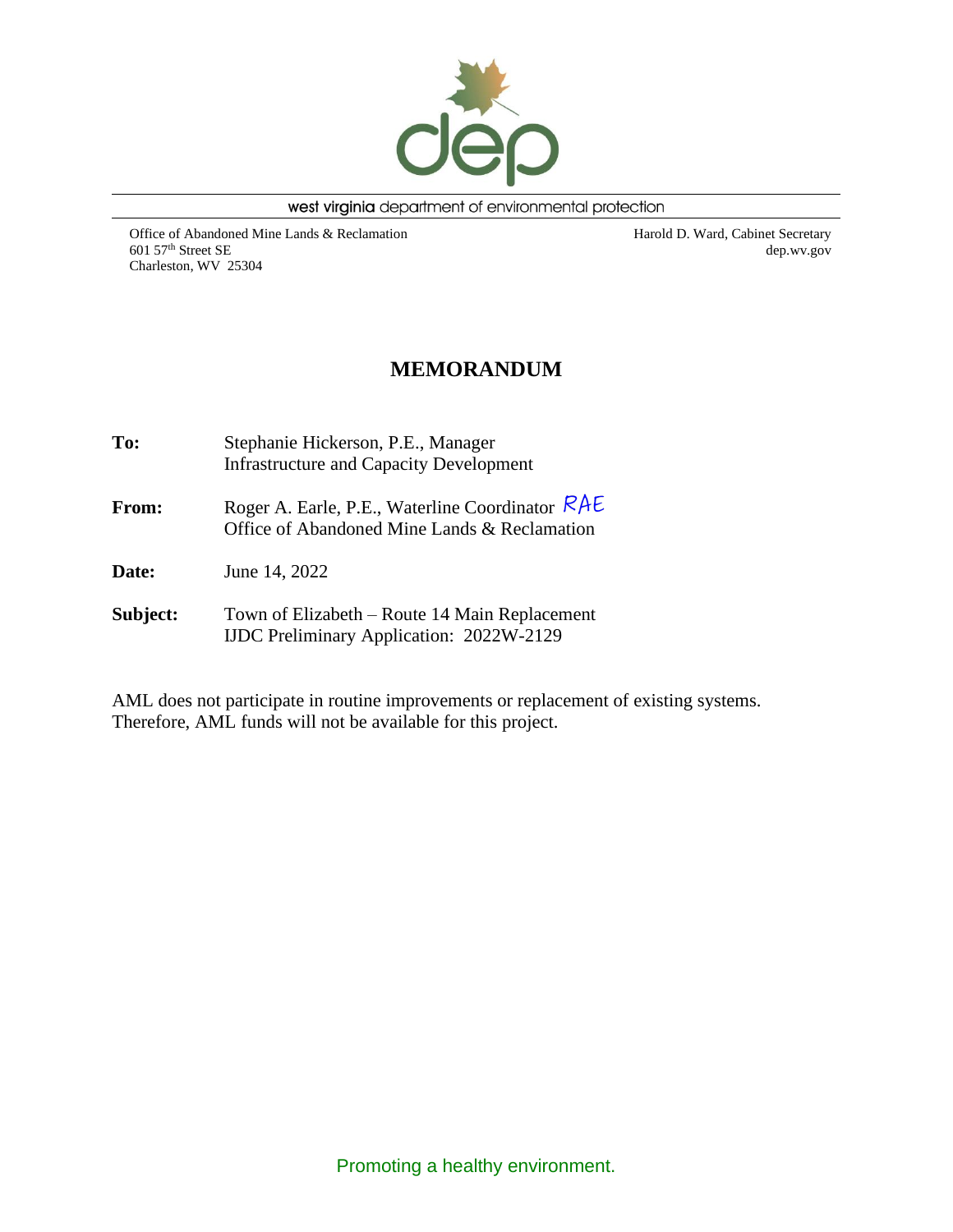# **OEHS District Review for Infrastructure Council Water Projects**

|                | Water System: Town of Elizabeth                        | IJDC Number: $\vert$ 2022W-2129 |                           |
|----------------|--------------------------------------------------------|---------------------------------|---------------------------|
|                | Project Description:   Rt. 14 Upgrade Main Replacement |                                 | Review by:   J.D. Douglas |
| County:   Wirt |                                                        |                                 | Date: $06/06/22$          |

| No.              | <b>Review Criteria</b>                                                                                       | Yes | N <sub>0</sub> | N/A | <b>Comments (Especially if No is indicated or</b><br>providing a DWTRF score) |
|------------------|--------------------------------------------------------------------------------------------------------------|-----|----------------|-----|-------------------------------------------------------------------------------|
| 1.               | Does the district agree that the project scope seems<br>to be the most feasible solution?                    | X   |                |     |                                                                               |
| 2.               | Is this the most practical project to correct the<br>problem stated in the application?                      | X   |                |     |                                                                               |
| 3.               | Does the project solve the major operation<br>maintenance problems in the water system?                      | X   |                |     | Replace old line                                                              |
| $\overline{4}$ . | Does the project eliminate deficiencies noted in the<br>sanitary survey?                                     | X   |                |     | Water loss                                                                    |
| 5.               | Should these improvements be made to this system<br>versus another system that could serve the same<br>area? | X   |                |     |                                                                               |
| 6.               | The application has an alternative in it evaluating<br>the most likely consolidation option?                 | X   |                |     |                                                                               |
| 7.               | Do you agree with the need statement for the<br>project?                                                     | X   |                |     |                                                                               |
| 8.               | Has the engineer included all justification (that you<br>are aware of) in the project application?           | X   |                |     |                                                                               |
| 9.               | Is the management of the water system capable of<br>completing this project?                                 | X   |                |     |                                                                               |
| 10.              | Other comments                                                                                               |     |                |     |                                                                               |

S:\ENGCOMON\I & CD\Infrastructure Council\Water\2022\Applications\006 June\Elizabeth, Town of 2022W-2129\Information\District reviews of IJDC water projects\_Town of Elizabeth Main Replacement 2022W-2129.doc Page 1 of 2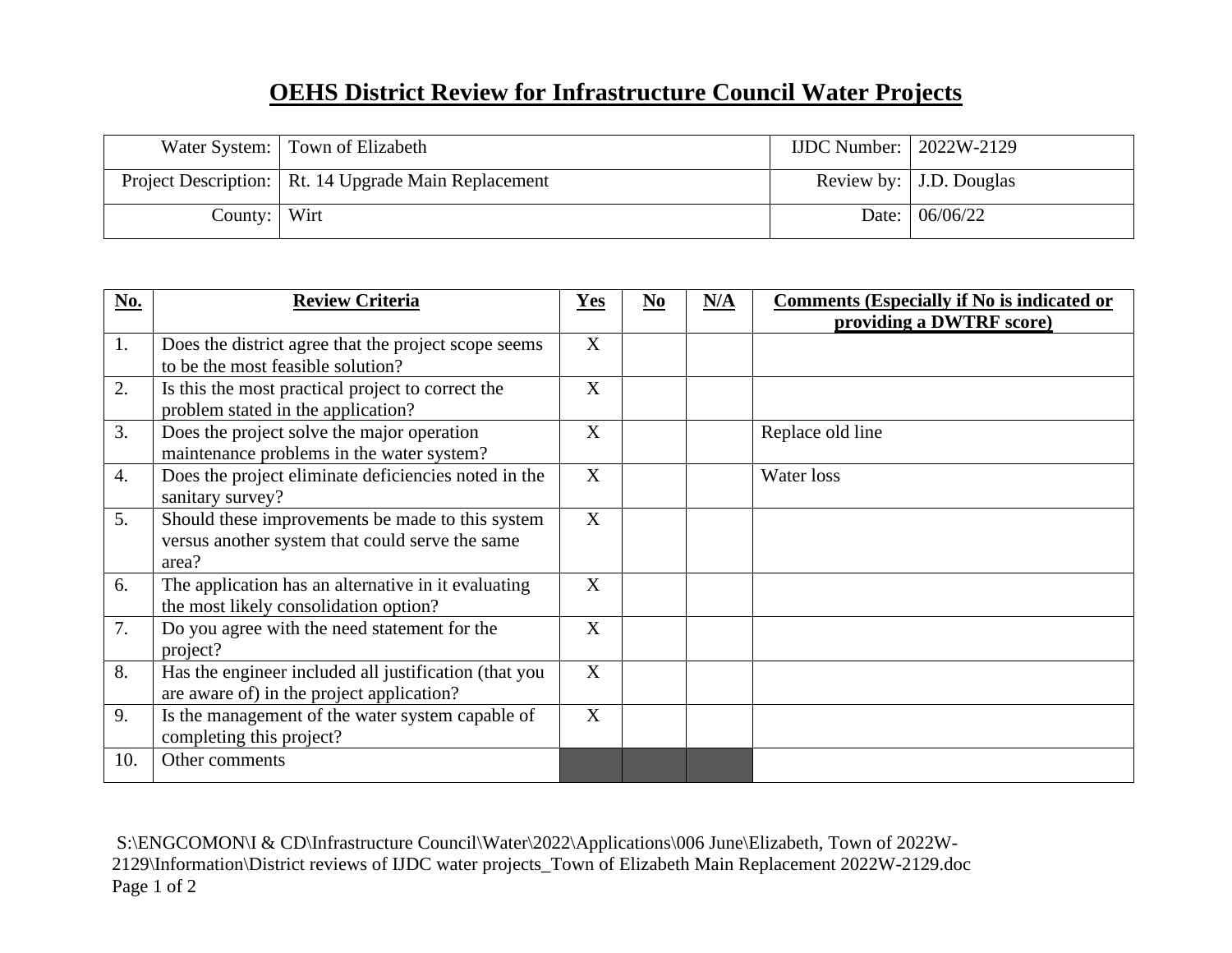| No. | <b>Review Criteria</b>                                                                                                                                                 | Yes | $\underline{\mathbf{N}\mathbf{0}}$ | N/A | <b>Comments (Especially if No is indicated or</b><br>providing a DWTRF score) |
|-----|------------------------------------------------------------------------------------------------------------------------------------------------------------------------|-----|------------------------------------|-----|-------------------------------------------------------------------------------|
| 11. | For new projects or projects with revised scope<br>provide DWTRF Priority Ranking Public Health<br>Score (Indicate score in the comments section with<br>explanation)? |     |                                    |     |                                                                               |
| 12. | For new projects or projects with revised scope<br>provide DWTRF Priority Ranking Compliance<br>Score (Indicate score in the comments section with<br>explanation)?    |     |                                    |     |                                                                               |
| 13. |                                                                                                                                                                        |     |                                    |     |                                                                               |
| 14. |                                                                                                                                                                        |     |                                    |     |                                                                               |